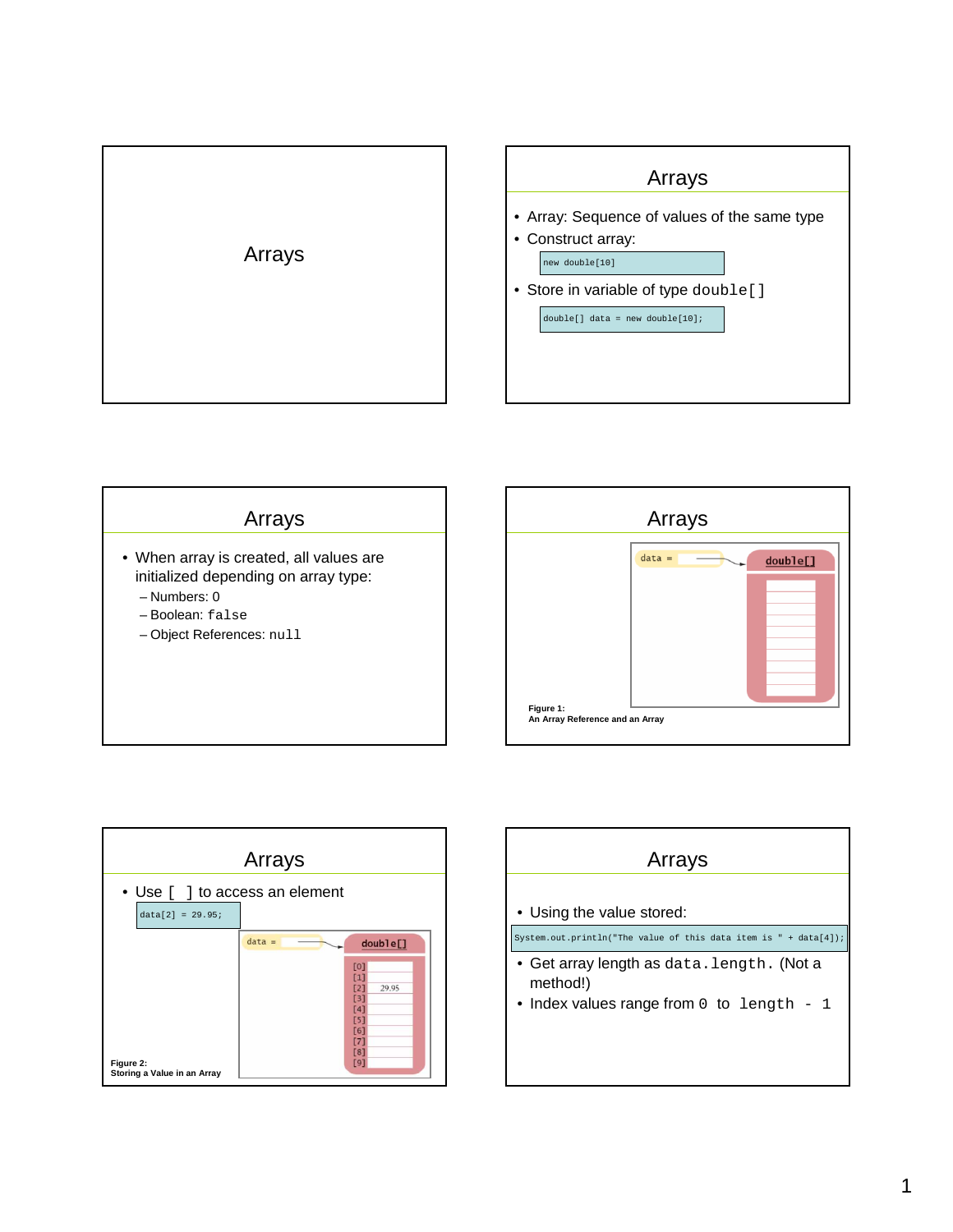#### Arrays

• Accessing a nonexistent element results in a bounds error

double[] data = new double[10]; data[10] = 29.95; // ERROR

• Limitation: Arrays have fixed length

## Syntax 8.1: Array Construction

**new typeName[length]**

**Example: new double[10]**

**Purpose: To construct an array with a given number of elements**

# Syntax 8.2: Array Element Access

**arrayReference[index]**

**Example: data[2]**

**Purpose:**

**To access an element in an array**

### Self Check

1. What elements does the data array contain after the following statements?

double[] data = new double[10];<br>for (int i = 0; i < data.length; i++)<br>data[i] = i \* i;

# Self Check

- 2. What do the following program segments print? Or, if there is an error, describe the error and specify whether it is detected at compile-time or at run-time.
	- 1. double[]  $a = new double[10];$
	- System.out.println(a[0]); 2. double[] b = new double[10]; System.out.println(b[10]);
	-
	- 3. double[] c; System.out.println(c[0]);

### Answers

- 1. 0, 1, 4, 9, 16, 25, 36, 49, 64, 81, but not 100
- 2.

1. 0

- 2. a run-time error: array index out of bounds
- 3. a compile-time error: c is not initialized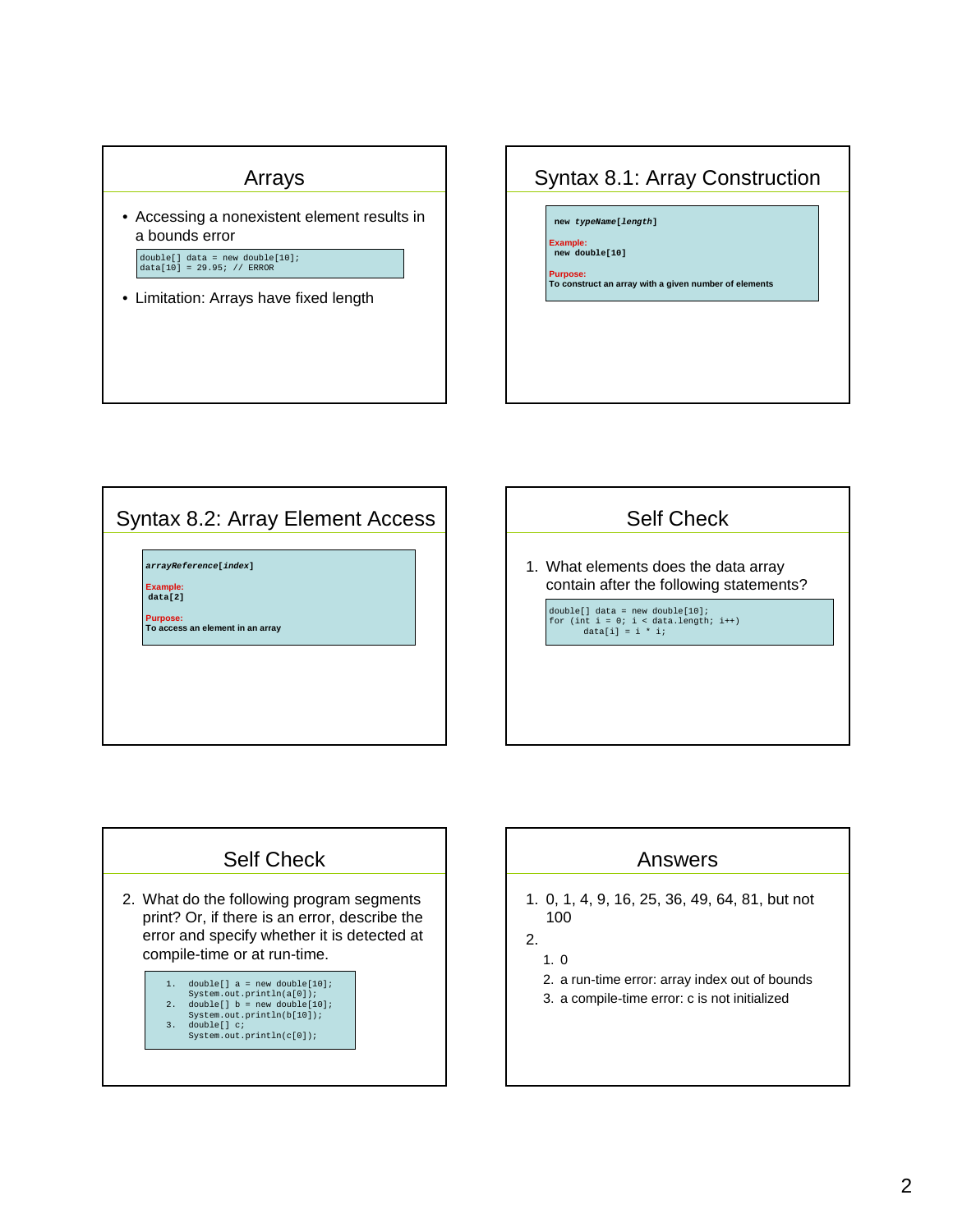









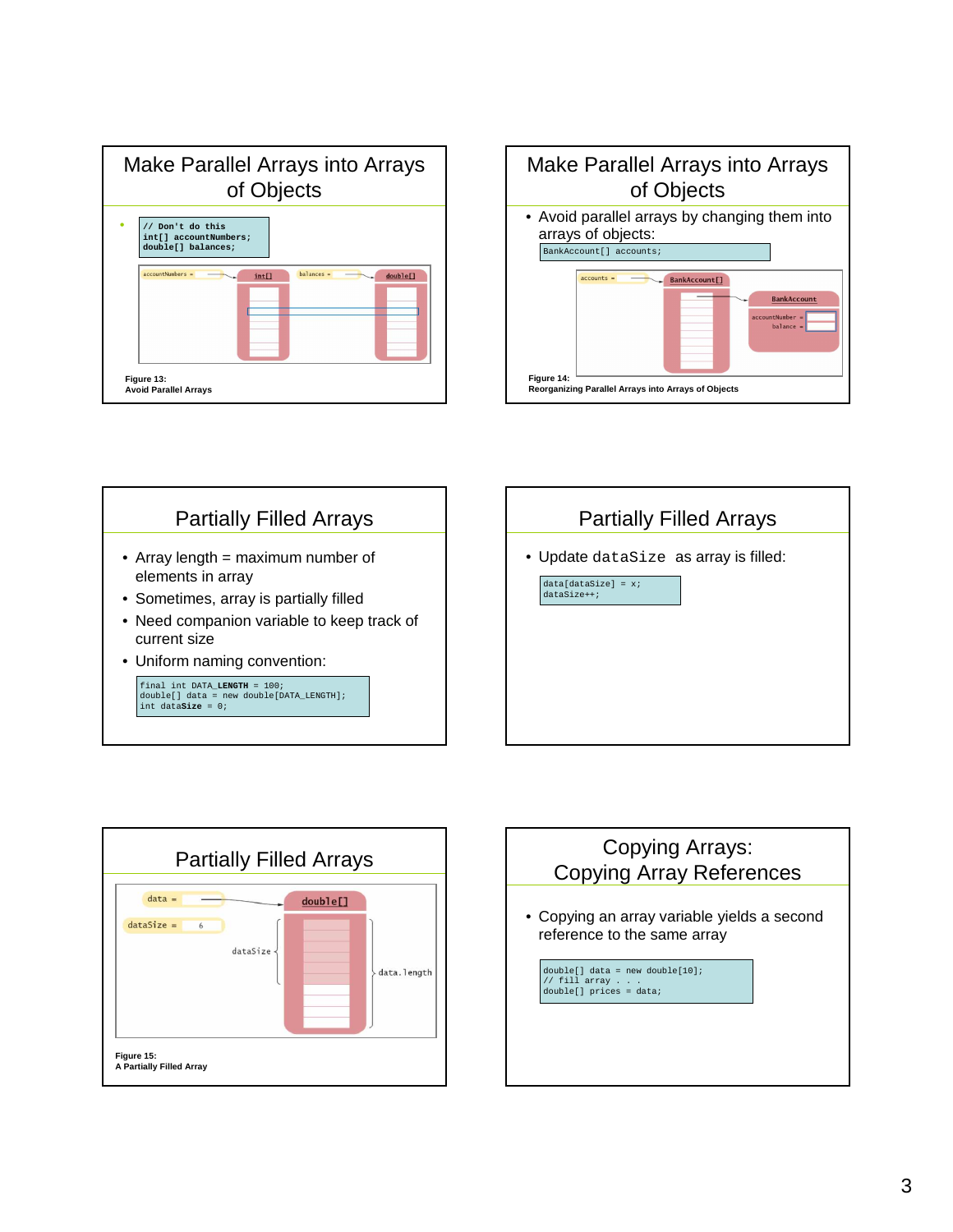









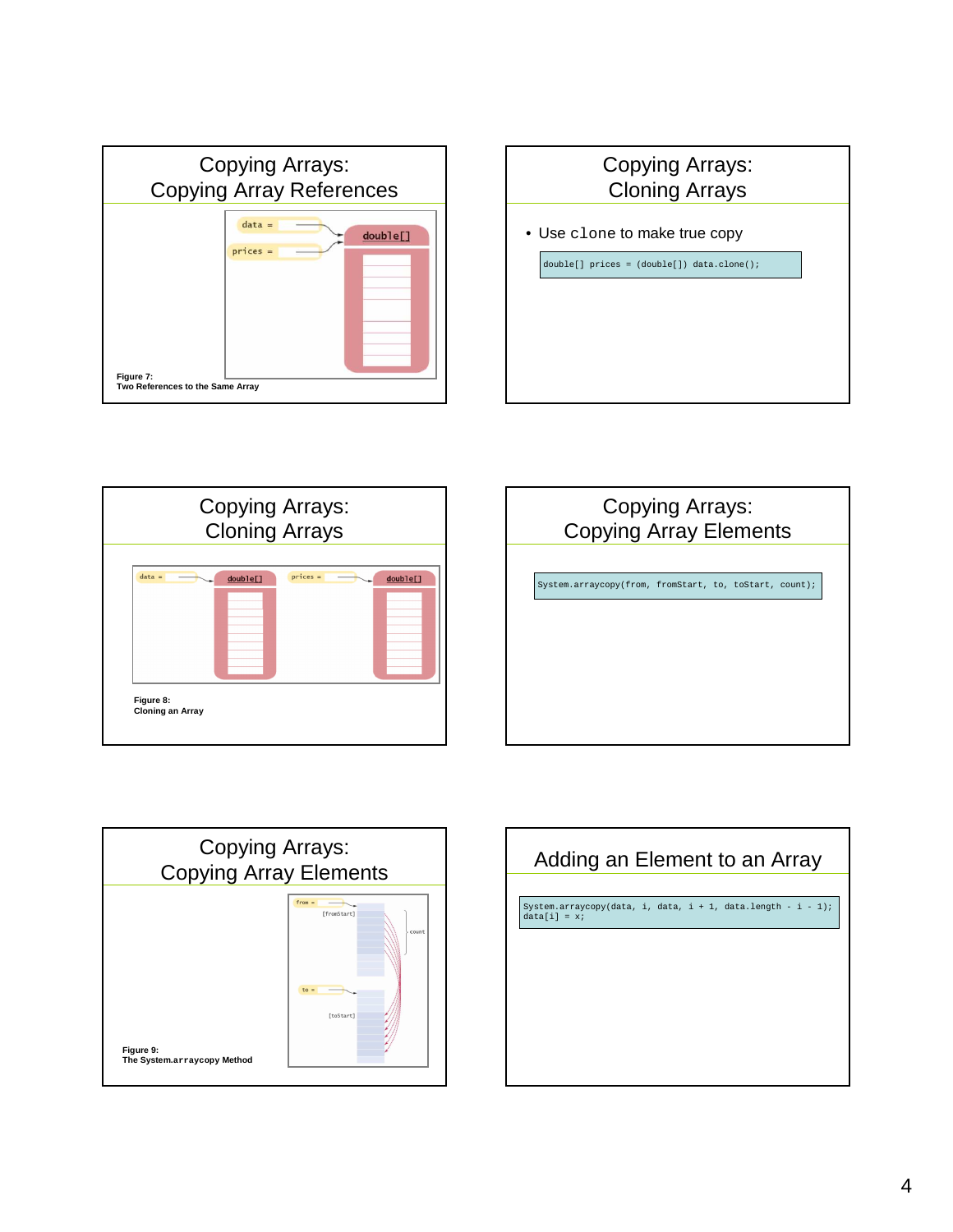